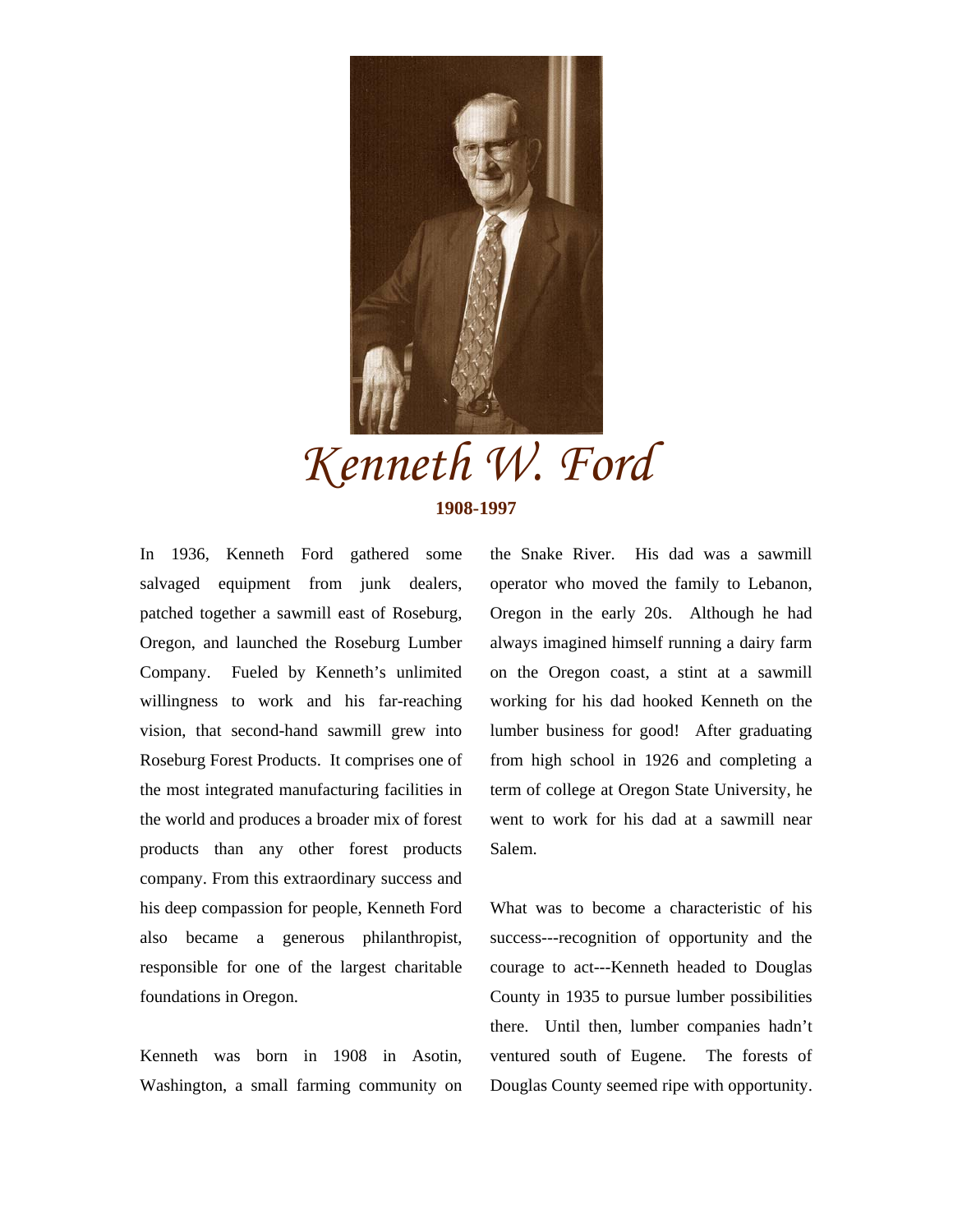He put his "re-cycled" sawmill on line in 1936, and Roseburg Lumber Company was born.

Employing 25 workers, Kenneth himself worked 18-hour days, mostly with the crew. He served as head logger, salesman, mill superintendent, and sometimes even cook and waiter. His work ethic, devotion to the company and dedication to his employees built rapport and earned the respect of his workers. He worked side by side with them. It was quite common to find him assembling or re-assembling machinery to make it function better. He called it "barnyard engineering'. That first year the company produced 30,000 board feet of lumber per day and eked out a small profit

Earnings were put back into the business, and a second circular saw was added in 1937, doubling the daily capacity to 60,000 board feet. Slabs and edgings were cut into firewood lengths and sawdust went into bins---all sold as fuel. For several of the early years, the fuel business actually provided one of the main sources of income.

The 1940's brought more profits and capital improvements: a new office building, a wigwam burner, new boilers, and new dry kilns. Capacity increased to 146,000 board feet per eight-hour shift. The growing, modern operation employed 80 people.

During this time Douglas County was making some 450,000 acres of repossessed timberland available and selling it for as little as \$2 an acre. Exemplifying his long-range vision, Kenneth bought as much as he could afford.

World War II brought labor shortages. Roseburg Lumber hired anyone who was willing and able to work. The company prospered during these busy years, and lumber with the Roseburg stamp found its way throughout the South Pacific all during the War.

Frustration in obtaining sufficient quantities of logs during this period led to innovation. Typical of Kenneth's approach to challenges, Roseburg Lumber became the first company in the area to introduce power saws for felling and bucking. The results were a dramatic increase in production.

In 1945 a new mill site near Dillard was purchased and work began immediately on a planing mill, band mill operation and gang edger, gang trimmers, loading docks, storage sheds, and dry kilns. Upon completion in 1948, this comprehensive new mill complex became the company's main plant when a fire at the Roseburg location destroyed its dry kilns, dry sheds, green chain, more than a million board feet of finished lumber and part of the planer. Amazingly, partial operations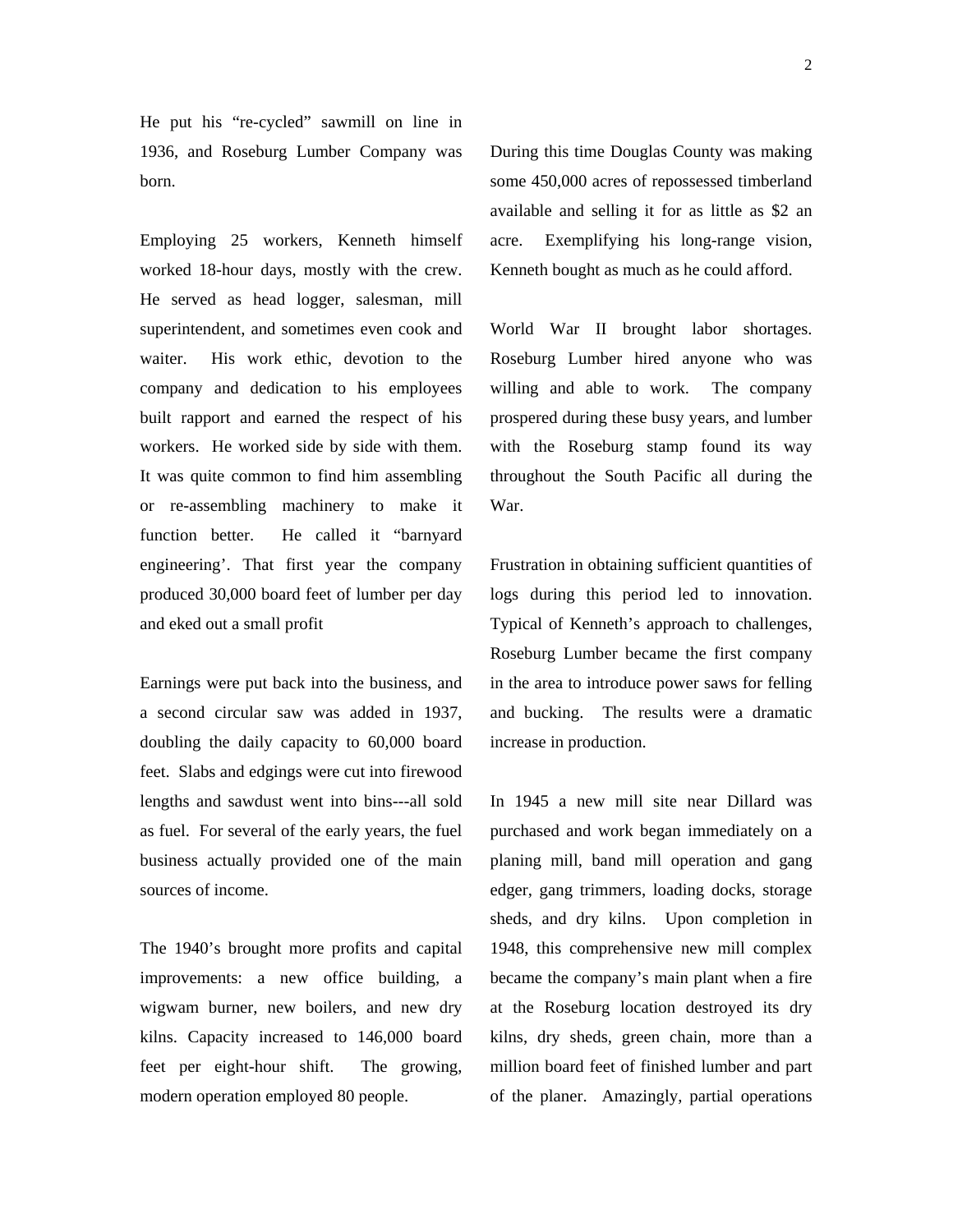were restored after four days and nights of intense work---led personally by Kenneth Ford!

The post-War building boom made it obvious to Kenneth that there was a solid future in plywood. The company put its first plywood plant on line at Dillard in 1952 with a capacity of 5 million square feet per month. By the mid-50s a second plywood plant was added to meet the tremendous market demand. A 1959 issue of Business Week featured Kenneth as an "example of one of the Northwest's bright young men."

The company continued to grow. Further additions included a plant in Coquille and, in the early 60s, a factory finishing plant in Dillard where production began on a variety of styles and species of interior wall paneling. Roseburg Lumber had come of age---growing rapidly, innovating, creating new products, and selling them all over the country through a company sales force. Throughout all this growth, Kenneth quietly maintained a steady acquisition of timberlands.

Mirroring its leader's principles, the company continually strove for the highest product quality possible. Roseburg Lumber was one of the first to institute a quality assurance department for each of its products. Constantly upgraded, to this day Roseburg's quality control program is one of the most extensive there is, insuring that quality is built into every product.

Always looking for ways to better utilize wood wastes, Kenneth built a particleboard plant at Dillard in 1965. It was the largest plant of its kind in the United States. Demand far surpassed supply, and a second production line was added in 1972, making the facility the world's largest at that time. Daily capacity was 25,000 four-by-eight panels!

Better waste recovery led to better overall utilization of timber. In the late 60s, chipping facilities were set up at strategic locations throughout southwestern Oregon to utilize wood waste and cull logs not suitable for lumber production. An extensive facility was built on the coast at North Bend to store and load ships with chips for export.

By the late 60s, demand for plywood resulted in the company's "super" plywood plant. Covering an astounding 17 and-a-half acres under one roof, the facility emphasized maximum log utilization and produced more than 225 million square feet of plywood each year. Thanks to Kenneth's expertise with machinery, it contained state-of-the-art equipment at every stage of operation. Another Business Week article in 1979 called the company "one of the nation's top plywood producers and the market leader in sanded plywood." It continued, "(Kenneth's) new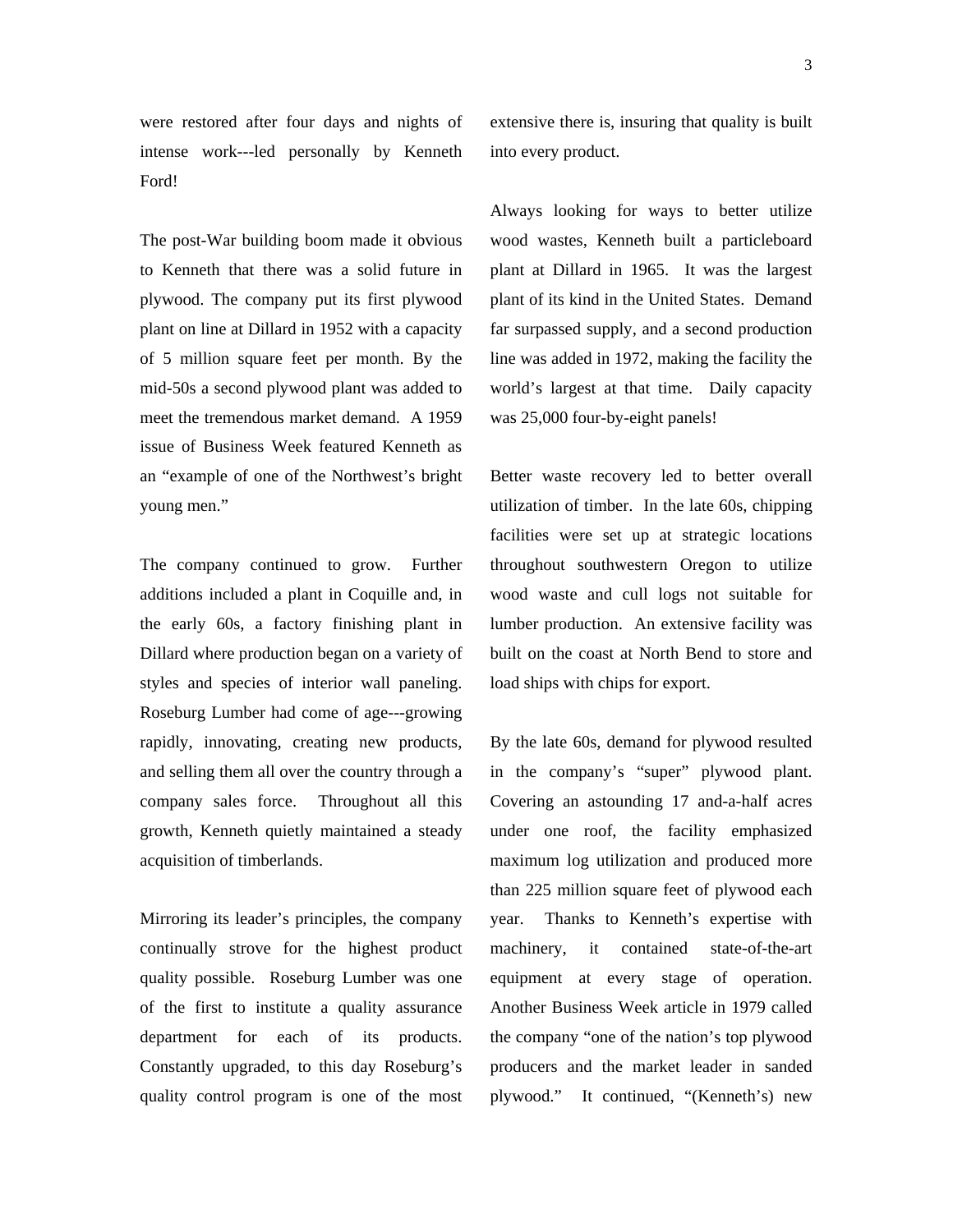mills incorporate computerized planning that maximizes the use of every part of the increasingly costly log. He knows his markets as well as he does his machinery."

Kenneth Ford's vision and engineering expertise have kept the company on the leading edge of competitiveness and quality. By his own design, he wasn't a pioneer in the use of new methods or processes. But he was quick to adapt the technology once it had been proven. Jim Pratt, a retired Roseburg Forest Products plywood manager, said "Kenneth Ford's genius was his ability to take someone else's idea and make it better."

Technological advances became standard in both particleboard and plywood manufacture. The company's sawmills became some of the most sophisticated in the industry. Air and water quality systems were installed for all company facilities far in advance of government deadlines. Roseburg was among the first to stop using wigwam burners; was the first major plywood manufacturer to use an all-exterior glue line; was among the first to incorporate thorough clean-up, site preparation, reseeding and replanting policies.

Always looking forward, Kenneth steadily bought timber, including a 200,000 acre purchase in 1996, bringing the company's total holdings to 750,000 acres and insuring an uninterrupted timber supply.

Today, Roseburg Forest Products employs a workforce of 3,500 people and is one of the nation's leading forest products producers.

But the story of Kenneth Ford doesn't stop with the success of Roseburg Forest Products. Described by former CFO Ron Parker "…as compassionate a man as I've ever known", Kenneth Ford deeply cared about people. Whether it was his devout dedication to his employees or his heartfelt commitment to the people in his community, Kenneth was as well known as a generous benefactor as he was a successful businessman. He began giving to others in need in the early 50s. In 1957 the Kenneth W. Ford Foundation was established, replaced in 1970 by the Ford Family Foundation. It has channeled millions of dollars into local charities, schools, and scholarship programs. Often, Foundation recipients never know the identity of the donor. As someone who never sought credit for helping others, that was the way Kenneth wanted it.

In his later years, an endeavor near and dear to Kenneth's heart was the Ford Foundation Scholarship Program. Established to help individuals without the means to advance their education, the program pays up to 90% room and board, tuition, and books for each scholar. Today, more than 175 new students are added to the program to receive scholarships each